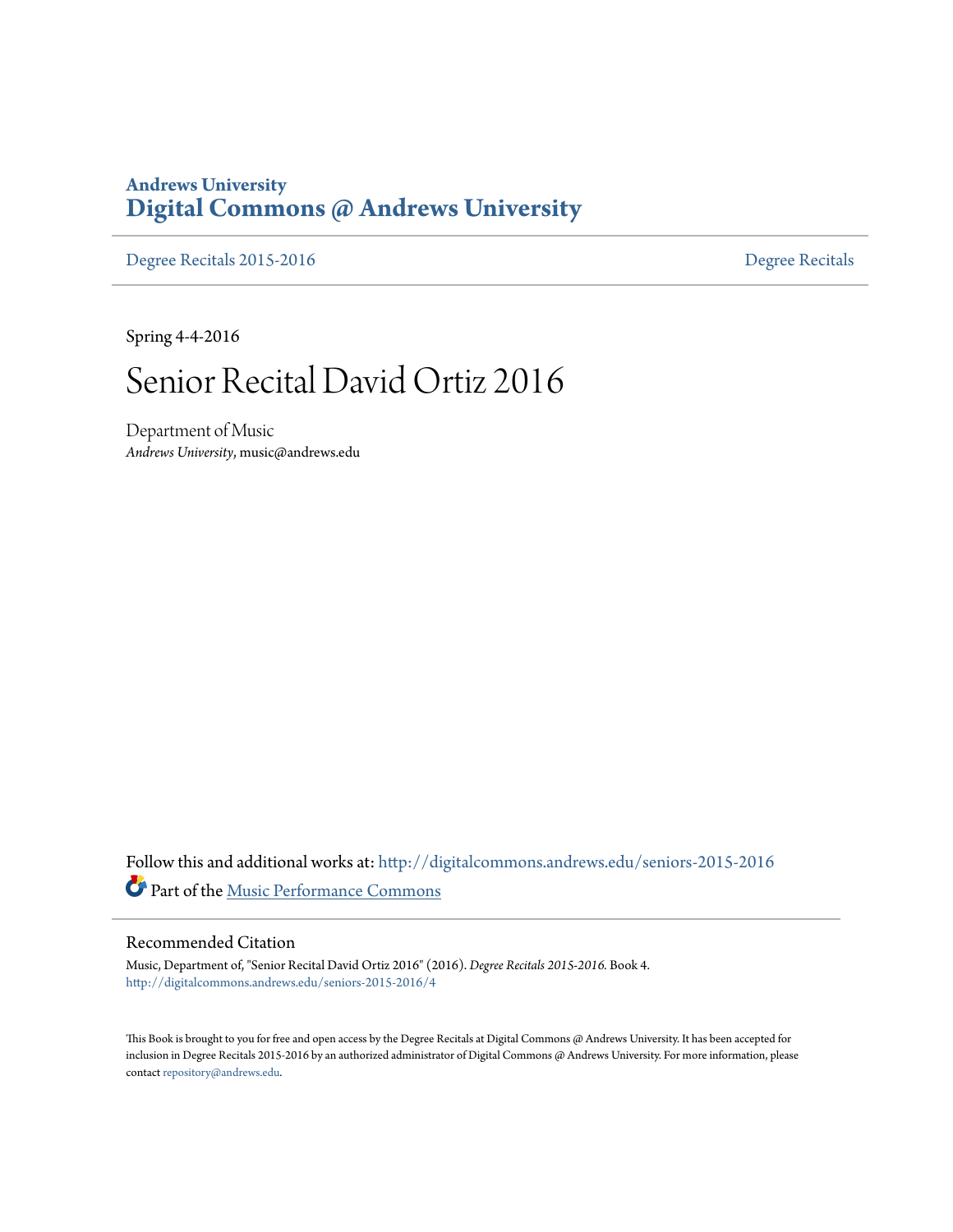

# David Ortiz, *tenor*

Accompanied by Joshua Goines

## *Senior Recital*

*Monday, April 4, 2016—8 p.m. Howard Performing Arts Center*

|                      | $(1899 - 1963)$ |
|----------------------|-----------------|
|                      |                 |
| Le dromadaire        | $(1899 - 1963)$ |
| La chèvre du Thibet  |                 |
| La sauterelle        |                 |
| Le dauphin           |                 |
| L'écrevisse          |                 |
| La carpe             |                 |
|                      |                 |
|                      | $(1897-1970)$   |
|                      |                 |
| From "Oklahoma!"     | $(1902 - 1979)$ |
|                      |                 |
|                      | $(1658-1709)$   |
|                      |                 |
|                      | $(1670 - 1736)$ |
|                      |                 |
| From "South Pacific" | $(1902 - 1979)$ |
|                      |                 |
|                      | $(1845 - 1924)$ |